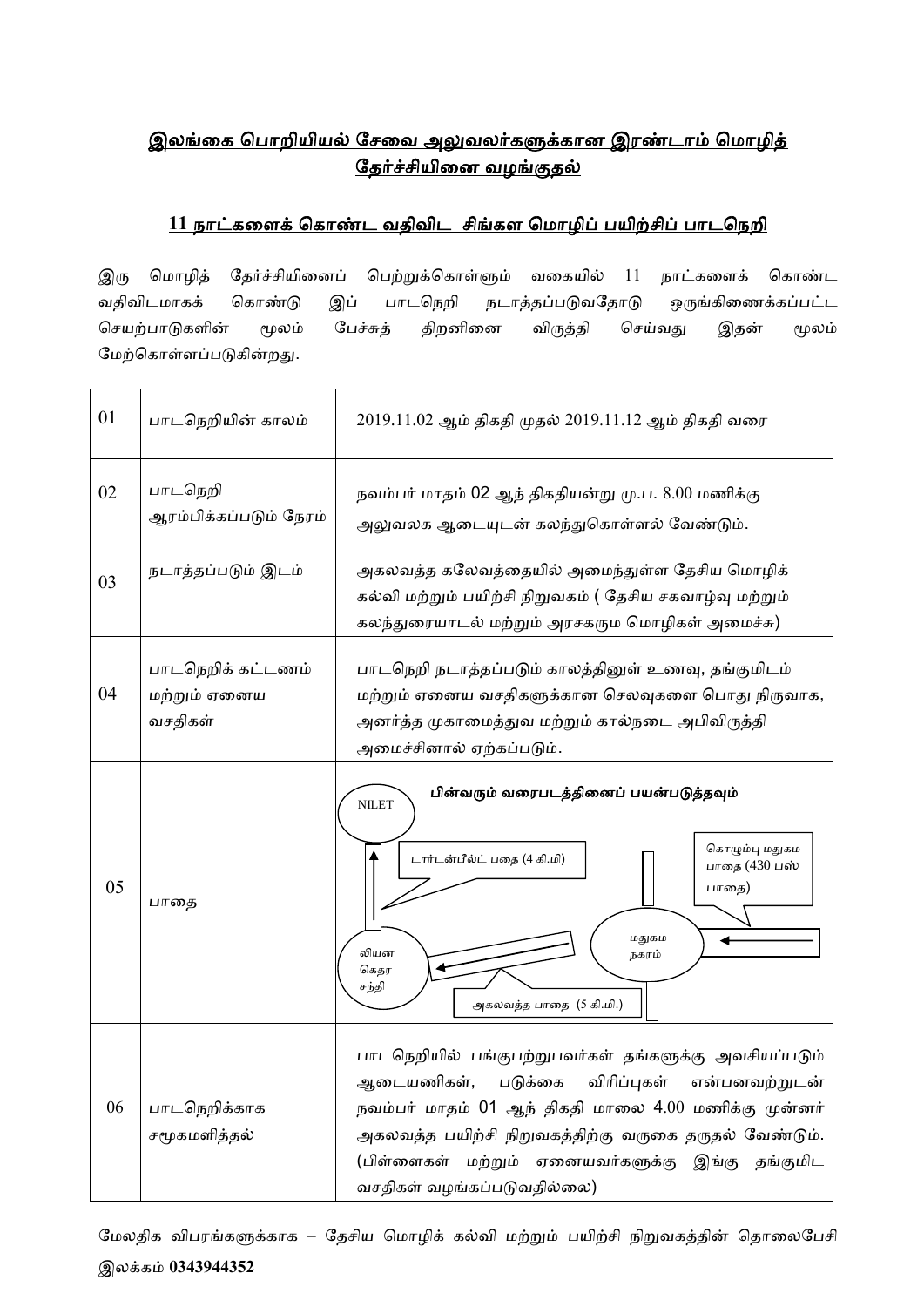## **Second Language Training (2019) - Sri Lanka Engineering Service National Institute of Language Education and Training Selected Name List**

| Ser.No.        | <b>ID Number</b> | Initial      | Surname        | <b>Date of Appointment</b> | <b>Work Place</b>                                               |
|----------------|------------------|--------------|----------------|----------------------------|-----------------------------------------------------------------|
| $\mathbf{1}$   | 742613062V       | G            | Sivanathan     | 3-Mar-08                   | Distric Secratariat - Vavuniya                                  |
| $\overline{2}$ | 773240582V       | C            | Saseekaran     | 3-Mar-08                   | Northern Provincial Council                                     |
| 3              | 752344256V       | K            | Karunanithy    | 3-Mar-08                   | Northern Provincial Council                                     |
| 4              | 783252201V       | S            | Vihirthan      | 3-Mar-08                   | Northern Provincial Council                                     |
| 5              | 732671986V       | P            | Rasikaran      | 13-Mar-08                  | Department of Irrigation                                        |
| 6              | 583360603V       | S            | Selwakanthan   | 15-Oct-09                  | Department of Irrigation                                        |
| $\overline{7}$ | 782930079V       | P            | Viharnan       | $1$ -Jul- $10$             | Department of Irrigation, Kalmunnai                             |
| 8              | 856000257V       | M            | Joyeskumar     | $1$ -Jul- $10$             | Office of the Deputy Director of Irrigation, Mankulam           |
| 9              | 782280830V       | S            | Ragunathan     | $1$ -Jul- $10$             | Northern Provincial Council                                     |
| 10             | 801350399V       | G            | Rajkumar       | 25-Aug-10                  | Divisional Irrigation Engineer's Office, Kalmunai               |
| 11             | 197701901416     | T            | Sanjeevan      | 25-Aug-10                  | Ministry of Justice and Prison Reforms                          |
| 12             | 842412722V       | M            | Padmadasan     | 25-Aug-10                  | Department of Irrigation                                        |
| 13             | 811111325V       | ls.          | Shanthiramohan | 15-May-12                  | Department Of Buildings, EP                                     |
| 14             | 862441427V       | MLAM         | Rajeebkhan     | 15-May-12                  | Department Of Buildings, EP                                     |
| 15             | 830031081V       | T            | Mauran         | 15-May-12                  | Divisional Irrigation Engineer's Office, Akkaraipaththu         |
| 16             | 863412641V       | N            | Katheesan      | 15-May-12                  | Ececutive Engineers Office, RDD, Kalmunai                       |
| 17             | 782511947V       | S            | Paraneetharan  | 15-May-12                  | Office of the irrigation, Kilinochchi                           |
| 18             | 780462426V       | K            | Sivakaran      | 15-May-12                  | Office of the irrigation Enginerrs, Cheddikulam Division        |
| 19             | 831563621V       | G            | Arun           | 15-May-12                  | Zonal Education Office, Kalmunai                                |
| 20             | 810231688V       | $\mathsf{N}$ | Vijayaravi     | 15-May-12                  | Irrigation Engineer's Office, Muthuiyankaddu                    |
| 21             | 830502238V       | P            | Achchuthan     | 15-May-12                  | Department Of Buildings, EP                                     |
| 22             | 832372597V       | S            | Sukitharan     | 15-May-12                  | Department of Irrigation                                        |
| 23             | 711240454V       | <sub>S</sub> | Inparathnam    | $1-Apr-14$                 | Department of Buildings                                         |
| 24             | 198633602539     | К            | Kirubagaran    | $1-Apr-14$                 | Department of Buildings                                         |
| 25             | 850134219V       | <sub>S</sub> | Gowrythasan    | $1-Apr-14$                 | Office of the Irrigation Engineer, EP                           |
| 26             | 843511953V       | S            | Umakanthan     | $1-Apr-14$                 | Department of Buildings                                         |
| 27             | 820572270V       | R            | Sanjeewan      | $1-Apr-14$                 | Colombo Municipal Council                                       |
| 28             | 828011448V       | К            | Sanjeewan      | $1-Apr-14$                 | Colombo Municipal Council                                       |
| 29             | 851381112V       | $\mathsf R$  | Sutharshan     | $1-Apr-14$                 | Irrigation Engineer's Office, Kuchchaveli                       |
| 30             | 863454190V       | A F M        | Nafeel         | $1-Apr-14$                 | Road Development Department, EP                                 |
| 31             | 832920703V       | R F          | Alexander      | $1-Apr-14$                 | Sri Lanka Railways, Anuradhapuraya                              |
| 32             | 830582290V       | A            | Jesinthan      | $1-Apr-14$                 | Distric Secratariat - Jaffna                                    |
| 33             | 841800206V       | S            | Mohomed        | 1-Aug-14                   | Ministry of Agriculture                                         |
| 34             | 601150867V       | VN           | Rajawardhana   | 24-Feb-15                  | Municipal Council, Jaffna                                       |
| 35             | 843231624V       | s            | Vinoraaj       | $2-May-16$                 | Executive Engineer's Office, Department of Buildings, Kalmunnai |
| 36             | 890032907V       | A            | Vijithan       | $2-May-16$                 | Office of the Deputy Chief Secretary (Eng.Service), EP          |
| 37             | 780822066V       | N            | Satheeshkumar  | $2-May-16$                 | Department of Buildings, EP                                     |
| 38             | 842614066V       | S            | Ravindrarajah  | 2-May-16                   | Department of National Zoological Garden                        |
| 39             | 820102487V       | T            | Kajanthan      | 2-May-16                   | Department Of Buildings, EP                                     |
| 40             | 901821534V       | MLH          | Mohamed        | 2-May-16                   | Department of Buildings                                         |